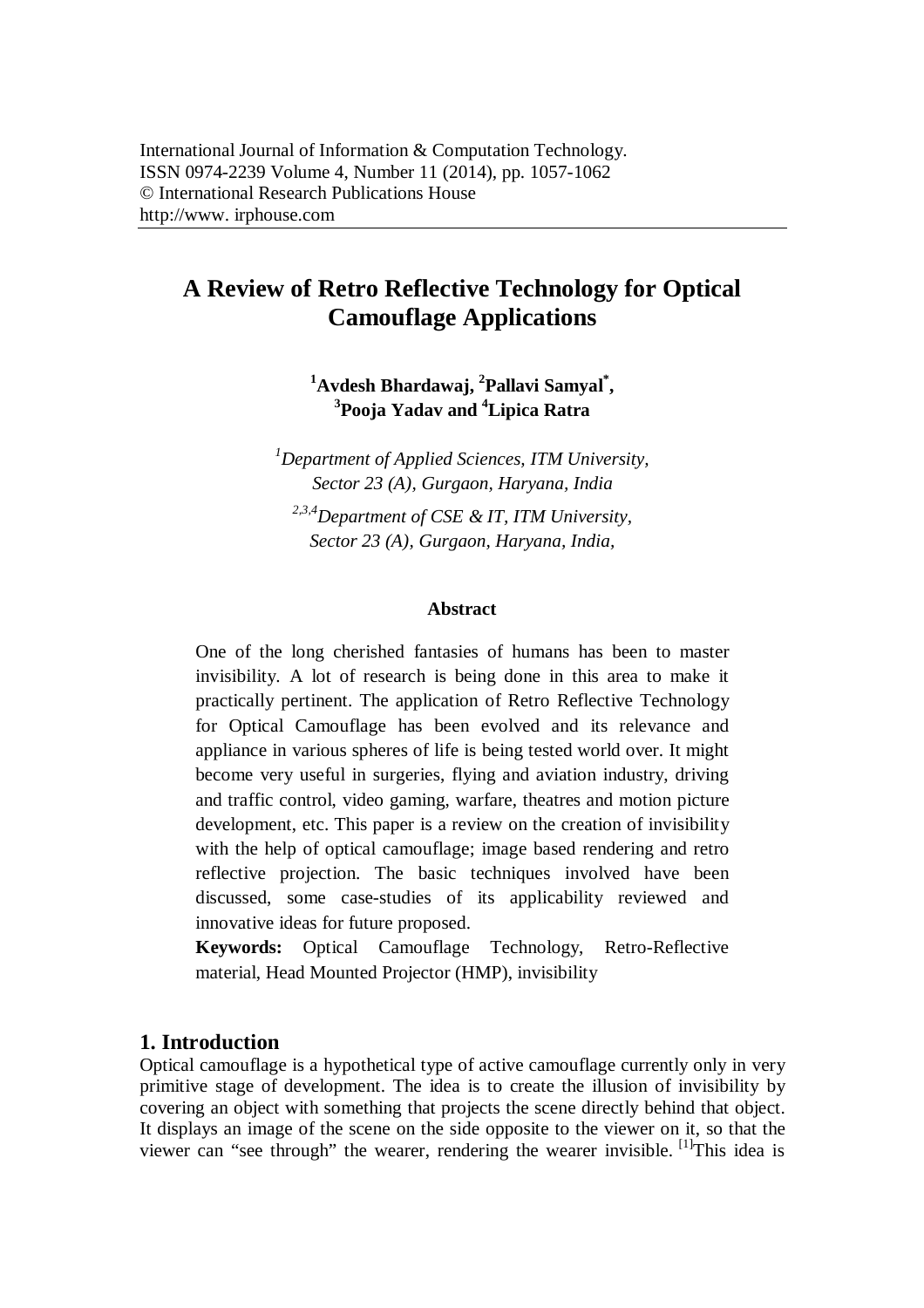very simple. If the background image is required to be projectedonto the masked object then the masked object can be observed just as if it were virtually transparent. In 2003, three professors at University of Tokyo–Susumu Tachi, Masahiko Inami and Naoki Kawakami-created a prototypical camouflage system in which a video camera takes a shot of the background and displays it on a cloth using an external projector.

# **2. Materials and Methods**

Creating complete optical camouflage across the visible light spectrum would require a coating or suit covered in tiny cameras and projectors, programmed to gather visual data from a multitude of different angles and project the gathered images outwards in an equally large number of different directions to give the illusion of invisibility from all angles. To create invisibility or transparent illusion a video camera, computer, projector, a combiner and a retro-reflective material is needed.

### *2.1 Retro-reflective material*

The cloak that enables optical camouflage to work is made from a special material known as retro-reflective material. A retro-reflective material is covered with myriads of small beads whenthe light strikes one of these beads, the light rays bounce back exactly in the same direction from which they came. A rough surface creates a diffused reflection because the incident (incoming) light rays get scattered in many different directions.A perfectly smooth surface, like that of a mirror, creates a reflection in which incident light rays and reflected light rays form the exact same angle with the mirror surface. In retro-reflection, the glass beads act like prisms, bending the light rays by a process known as refraction. This causes the reflected light rays to travel back along the same path as the incident light rays. The result: An observer situated at the light source receives more of the reflected light and therefore sees a brighter reflection.  $[2]$ 

# *2.2 The Video Camera and Computer*

### *2.2.1 Video Camera*

The retro-reflective garment doesn't actually make a person invisible. It is actually perfectly opaque. The garment creates an illusion of invisibility by acting like a movie screen onto which an image from the background is projected. Capturing the background image requires a video camera, which is located behind the person wearing the cloak. The video from the camera must be in a digital format so it can be sent to a computer for processing.<sup>[5]</sup>

### **2.2.2** *Computer*

All augmented-reality systems rely on powerful computers to synthesize graphics and then superimpose them on a real-world image. For optical camouflage to work, the hardware/software combo must take the captured image from the video camera, calculate the appropriate perspective to simulate reality and transform the captured image into the image that will be projected onto the retro-reflective material. This technique of image processing is called image based rendering.<sup>[6]</sup>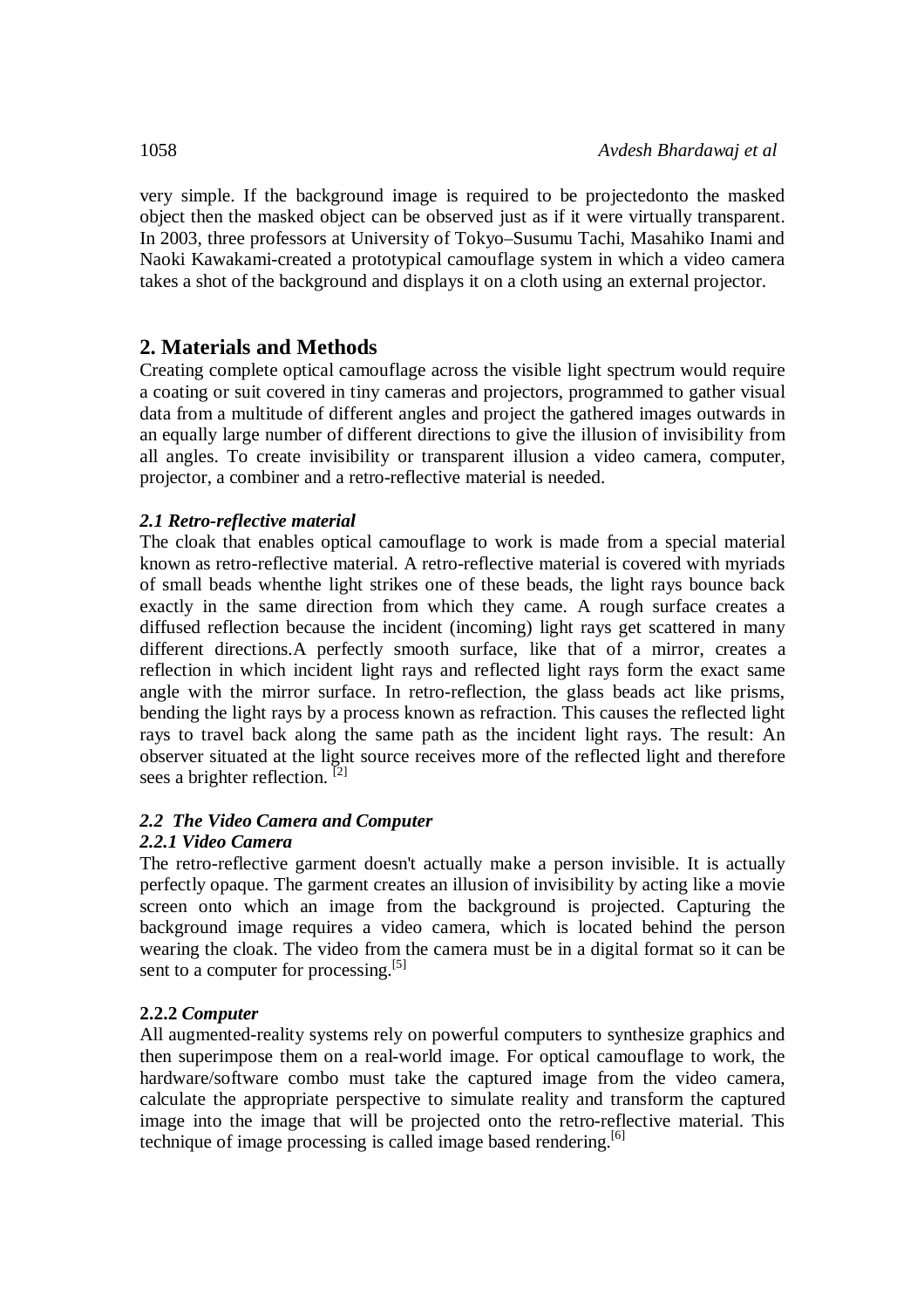### *2.3 The Projector and Combiner*

### **2.3.1***The Projector*

The modified image produced by the computer is shone onto the garment. A projector does this by shining a light beam through an opening controlled by a device called aniris diaphragm. An iris diaphragm is made of thin, opaque plates, and turning a ring changes the diameter of the central opening. For optical camouflage to work properly, this opening must be the size of a pinhole to ensure a larger depth of field so that the screen i.e. cloak can be located any distance from the projector. $^{[7]}$ 

## **2.3.2** *The Combiner*

The system requires a special mirror to reflect the projected image toward the cloak as well as to let light rays bouncing off the cloak return to the user's eye. This special mirror is called a beam splitter, or a combiner which is a halfsilvered mirror that both reflects light (the silvered half) and transmits light (the transparent half). If properly positioned in front of the user's eye, the combiner allows the user to perceive both the image enhanced by the computer and light from the surrounding world. This is critical because the computer-generated image and the realworldscene must be fully integrated for the illusion of invisibility to seem realistic. The user has to look through a peephole in this mirror to see the augmented reality.

# **2.3.3** *Head-Mounted Displays (HMP)*

Most systems apply Head-Mounted Displays (HMDs)<sup>[3]</sup>which assemble the combiner and optics in a wearable device. There are two types of HMDs: optical see-through displays and video see-through displays. Optical see through displays look like hightech goggles, sort of like the goggles Cyclops wears in the X-Men comic books and movies. These goggles provide a display and optics for each eye, so the user sees the augmented reality in stereo.Video see-through displays use video mixing technology to combine the image from a head-worn camera with computer-generated graphics. In this arrangement, video of the real world is mixed with synthesized graphics and then presented on a liquid crystal display. [4]In video see-through displays virtual objects can fully obscure real-world objects and vice versa. A variation of a video see-through display that brings together all of the components necessary to make the invisibility cloak work with an apparatus calledHead-Mounted Projector(HMP) is being developed with two projectors, one for each eye to produce a stereoscopic effect.



**Figure 1:** The Process of Optical Camouflage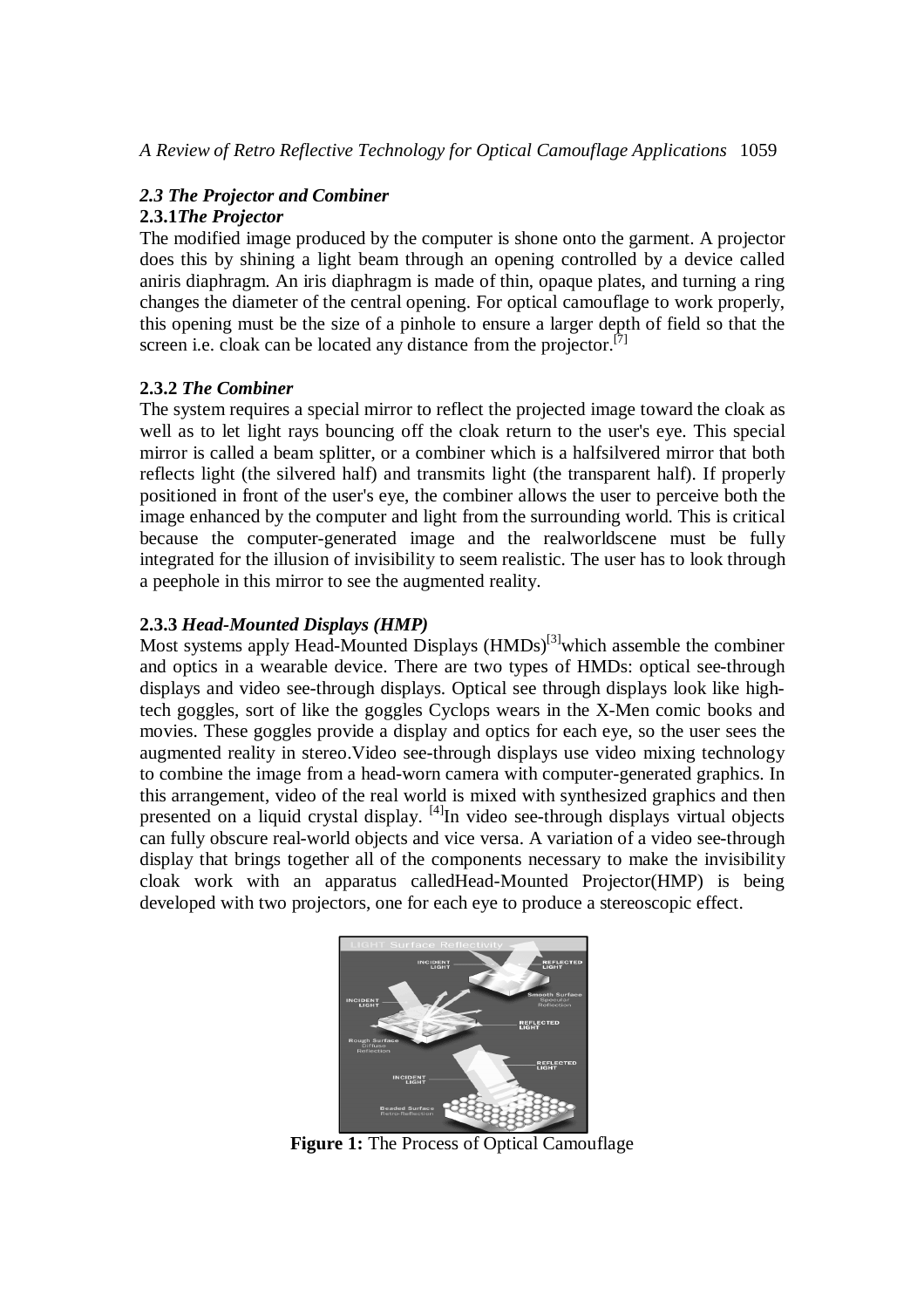# **3. Results**

The entire components discussed abovecombine together to make the invisibility cloak appear to make a person transparent. Once a person puts on the cloak made with the retro-reflectivematerial, the following set of events creates the illusion of invisibility as shown in figure 1:

- 1. A digital video camera captures the scene behind the person wearing the cloak.
- 2. The computer processes the captured image and makes the calculations necessary to adjust the still image or video so it will look realistic when it is projected.
- 3. The projector receives the enhanced image from the computer and shines the image through a pinhole-sized opening onto the combiner.
- 4. The silvered half of the mirror, which is completely reflective, bounces the projected image toward the person wearing the cloak.
- 5. The cloak acts like a movie screen, reflecting light directly back to the source i.e. the mirror.
- 6. Light rays bouncing off of the cloak pass through the transparent part of the mirror and fall on the user's eyes. Remember that the light rays bouncing off of the cloak contain the image of the scene that exists behind the person wearing the cloak. The person wearing the cloak appears invisible because the background scene is being displayed onto the retro-reflective material. At the same time, light rays from the rest of the world are allowed reach the user's eye, making it seems as if an invisible person exists in an otherwise normal-looking world.

# **4. Recommendations**

- *4.1* Surgeons could use optical camouflage to see through their hands and instruments to the underlying tissue for more precise surgeries.
- *4.2:* The technique of making objects in visible from the invisible is called Mutual Telexistence: This perceives with the feeling that of being at several places at once**.**
- *4.3* Professional illusionists and magicians along with theatre show people can use this technology to create invisibility as an act.
- 4.4 In aesthetic and adventurous architecture providing a view of the outside in windowless rooms is one of the more fanciful applications of the technology.
- 4.5 A quick glance backward through a transparent rear hatch or tailgate would make it easy for automobile drivers to know when to stop their vehicle. This would particularly aid in commercial parking areas like malls, underground and multi-floored parking.
- 4.6 This technology can be applied in theme parks, science museums, and real maze games for creating illusionary disappearances.
- 4.7 Pilots landing a plane could use this technology to make cockpit floors transparent enabling them to see the runway and the landing gear by glancing down.
- 4.8 Pervasive gamingis another application where players with mobile displays move through the world while sensors capture information about their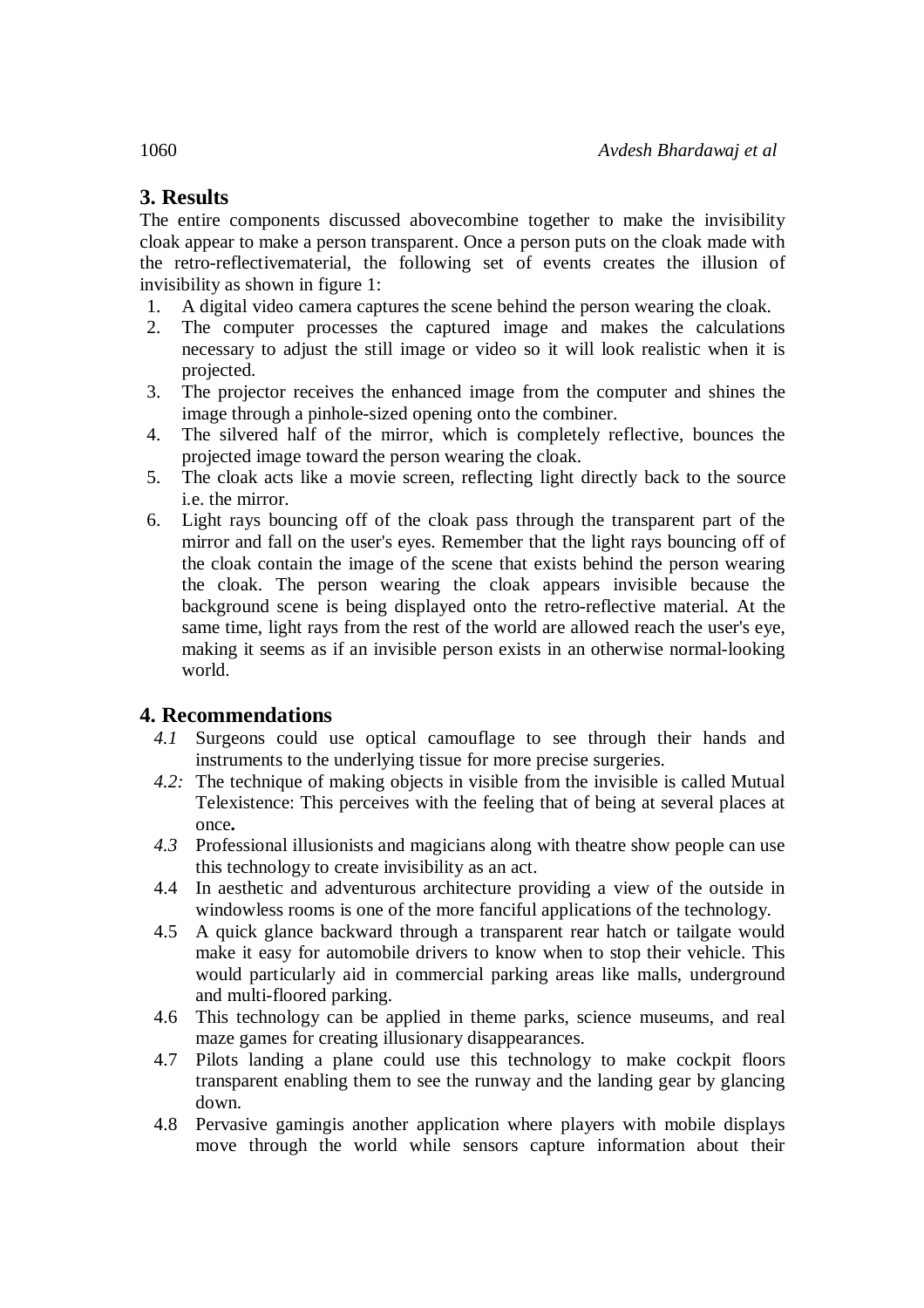environment, including their location. This information is used to deliver users a gaming experience that changes according to where they are and what they are doing.

#### **5. Conclusion**

The advancement in science is making what we may have thought of as impossible. We have seen that anyone can be almost invisible with this technology. Invisibility technology is currently being developed by major universities and scientists. More R & D should be promoted in Research Centers and Universities for evolving better and efficient technologies of optical camouflage.

#### **References**

- [1] A.Y.C.Nee, S.K.Ong, G.Chryssolouris, D.Mourtzis. (2012) Augmented reality applications in design and manufacturing. *CIRP Annals - Manufacturing Technology*61:2, 657-679.
- [2] M. Inami, N. Kawakami, Y. Yanagida, T. Maeda and S. Tachi, Method and Device for Providing Information, US PAT. 6,341,869, 2002
- [3] M. Inami, N. Kawakami, D. Sekiguchi, Y. Yanagida, T. Maeda and S. Tachi, Visuo-Haptic, Display Using Head-Mounted Projector, Proceedings of IEEE Virtual Reality 2000, pp.233-240, 2000 (vr2000.pdf(350k))
- [4.] S. Tachi, Telexistence and Retro-reflective Projection Technology (RPT), Proceedings of the  $5<sup>th</sup>$  Virtual Reality International Conference (VRIC2003) pp.69/1-69/9, Laval Virtual 2003, France, May 13-18, 2003 (VRIC2003.pdf (432k))
- [5] SUSUMU TACHI et al, *Int. J. Human. Robot.*01, 45 (2004). DOI: 10.1142/ S0219843604000095
- [6] S. Tachi, *Advanced Robotics* 17(3), 199 (2003), DOI: 10.1163/156855303764018468
- [7] T. Nishiyama, Development of surrounded audio-visual display system for humanoid robot control, *Proc. 9th Int. Conf. Artificial Reality and Teleexistence (ICAT '99)* (1999) pp. 60–67